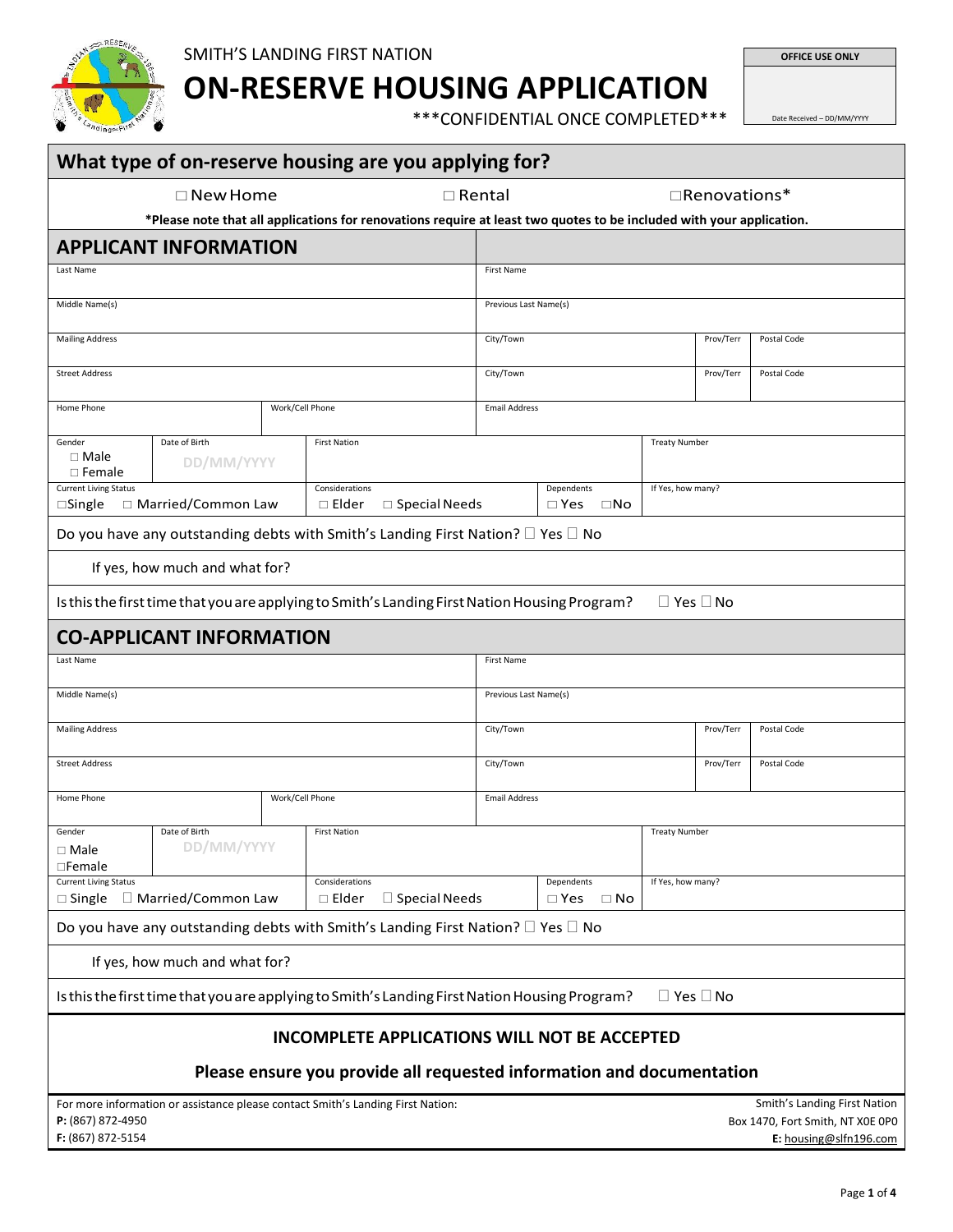| <b>SPOUSE AND DEPENDANT INFORMATION</b>                                              |                                              |                                                                              |                                         |  |  |
|--------------------------------------------------------------------------------------|----------------------------------------------|------------------------------------------------------------------------------|-----------------------------------------|--|--|
| Provide the following information for your spouse/children                           |                                              |                                                                              |                                         |  |  |
| Does your spouse live with you?                                                      | $\Box$ Yes<br>$\Box$ No                      | If yes, is your spouse employed?                                             | $\Box$ No<br>$\Box$ Yes                 |  |  |
| Name                                                                                 |                                              | <b>First Nation</b>                                                          | <b>Treaty Number</b>                    |  |  |
| Date of Birth<br>DD/MM/YYYY                                                          | Gender<br>$\Box$ Female<br>$\Box$ Male       | Relationship to you<br>$\Box$ Spouse $\Box$ Son $\Box$ Daughter $\Box$ Other |                                         |  |  |
| Name                                                                                 |                                              | <b>First Nation</b>                                                          | <b>Treaty Number</b>                    |  |  |
| Date of Birth<br>DD/MM/YYYY                                                          | Gender<br>$\square$ Female<br>$\Box$ Male    | Relationship to you<br>$\Box$ Spouse $\Box$ Son $\Box$ Daughter $\Box$ Other |                                         |  |  |
| Name                                                                                 |                                              | <b>First Nation</b>                                                          | <b>Treaty Number</b>                    |  |  |
| Date of Birth<br>DD/MM/YYYY                                                          | Gender<br>$\square$ Female<br>$\Box$ Male    | Relationship to you<br>$\square$ Spouse                                      | $\Box$ Son $\Box$ Daughter $\Box$ Other |  |  |
| Name                                                                                 |                                              | <b>First Nation</b>                                                          | <b>Treaty Number</b>                    |  |  |
| Date of Birth<br>DD/MM/YYYY                                                          | Gender<br>$\square$ Female<br>$\Box$ Male    | Relationship to you<br>□Spouse □Son □Daughter □Other                         |                                         |  |  |
| Name                                                                                 |                                              | <b>First Nation</b>                                                          | <b>Treaty Number</b>                    |  |  |
| Date of Birth<br>DD/MM/YYYY                                                          | Gender<br>$\square$ Female<br>$\square$ Male | Relationship to you<br>□Spouse □ Son □ Daughter □ Other                      |                                         |  |  |
| Name                                                                                 |                                              | <b>First Nation</b>                                                          | <b>Treaty Number</b>                    |  |  |
| Date of Birth<br>DD/MM/YYYY                                                          | Gender<br>$\square$ Female<br>$\Box$ Male    | Relationship to you<br>□Spouse □Son □Daughter □Other                         |                                         |  |  |
| <b>CURRENT LIVING STATUS</b>                                                         |                                              |                                                                              |                                         |  |  |
| Do you, your spouse or co-applicant own property and/or a house anywhere? $\Box$ Yes |                                              | $\Box$ No                                                                    |                                         |  |  |
| If yes, list the address:                                                            |                                              |                                                                              |                                         |  |  |
| Current Landlord:                                                                    |                                              | Landlord Phone Number                                                        |                                         |  |  |
| How long have you lived here?                                                        |                                              | Address of Rental                                                            |                                         |  |  |
| Previous Landlord:                                                                   |                                              | Landlord Phone Number                                                        |                                         |  |  |
| How long did you live here?                                                          |                                              | Address of Rental                                                            |                                         |  |  |
| Please provide names of three housing references: (current or past landlords)        |                                              |                                                                              |                                         |  |  |
| Name                                                                                 |                                              | Relationship                                                                 | Phone                                   |  |  |
| Name                                                                                 |                                              | Relationship                                                                 | Phone                                   |  |  |
| Name                                                                                 |                                              | Relationship                                                                 | Phone                                   |  |  |
| Have you ever rented from SLFN Housing?<br>If yes, when?<br>$\Box$ Yes<br>$\Box$ No  |                                              |                                                                              |                                         |  |  |
| Do you have rent arrears? □ Yes<br>$\Box$ No                                         |                                              |                                                                              |                                         |  |  |
| If yes, how much and with who?                                                       |                                              |                                                                              |                                         |  |  |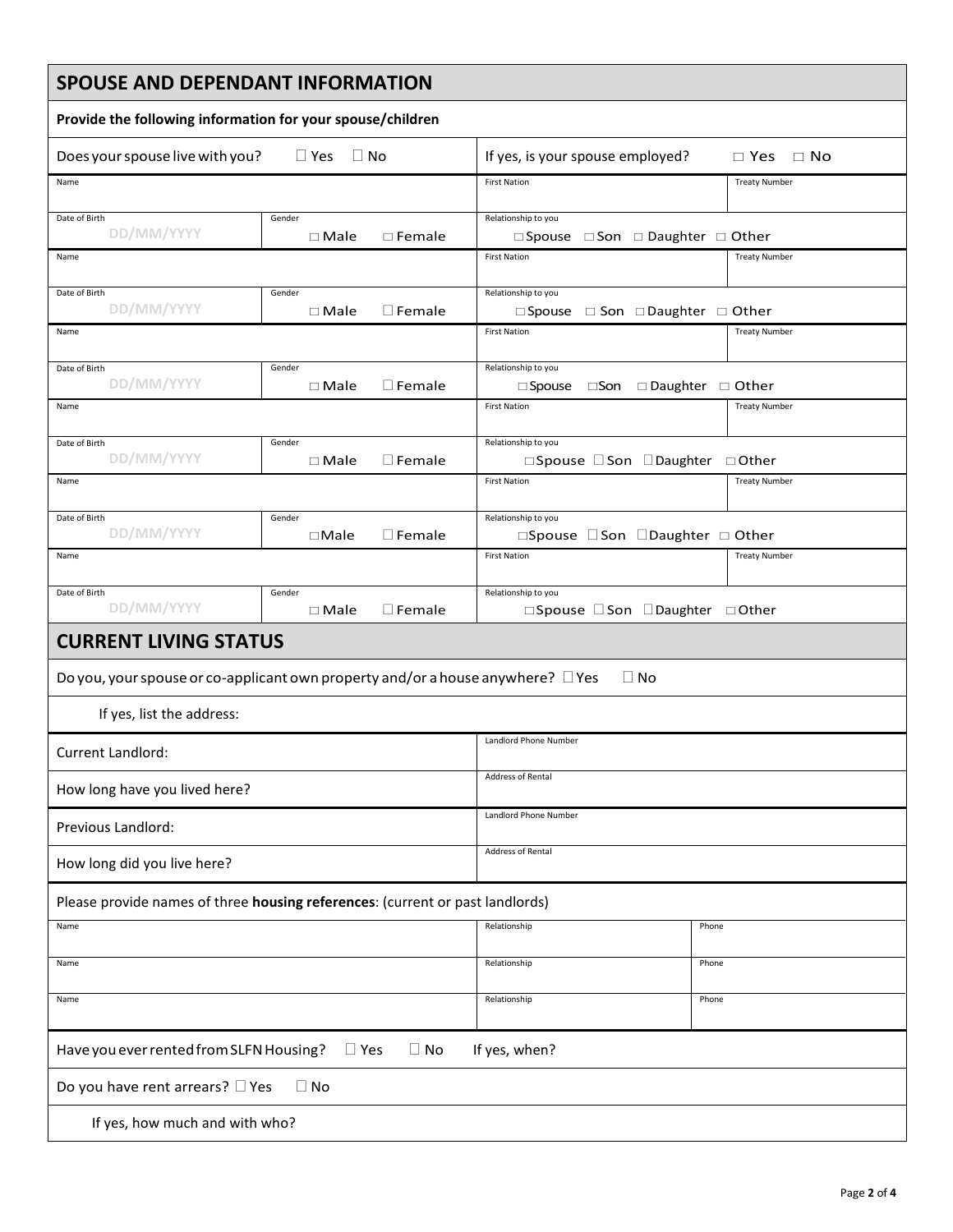## **FINANCIAL INFORMATION**

| <b>MONTHLY INCOME</b>                 | Applicant | Co-Applicant | Other |
|---------------------------------------|-----------|--------------|-------|
| Employment                            |           |              |       |
| EI                                    |           |              |       |
| <b>Student Living Allowance</b>       |           |              |       |
| Social Assistance                     |           |              |       |
| Pension                               |           |              |       |
| Child Tax                             |           |              |       |
| <b>TOTAL INCOME</b>                   |           |              |       |
| <b>MONTHLY EXPENSES</b>               | Applicant | Co-Applicant | Other |
| <b>Current Rent</b>                   |           |              |       |
| Utilities (Power, water, heat, phone) |           |              |       |
| Vehicle Payment                       |           |              |       |
| Vehicle Insurance                     |           |              |       |
| <b>Credit Cards</b>                   |           |              |       |
| Other                                 |           |              |       |
| <b>TOTAL EXPENSES</b>                 |           |              |       |
| <b>INCOME - EXPENSES</b>              |           |              |       |

## **Please include 2 (two) current pay stubs with your application**

*Household income will be assessed to ensure applicant can afford all household operating costs such as fuel, power, water and sewage pump out costs etc.*